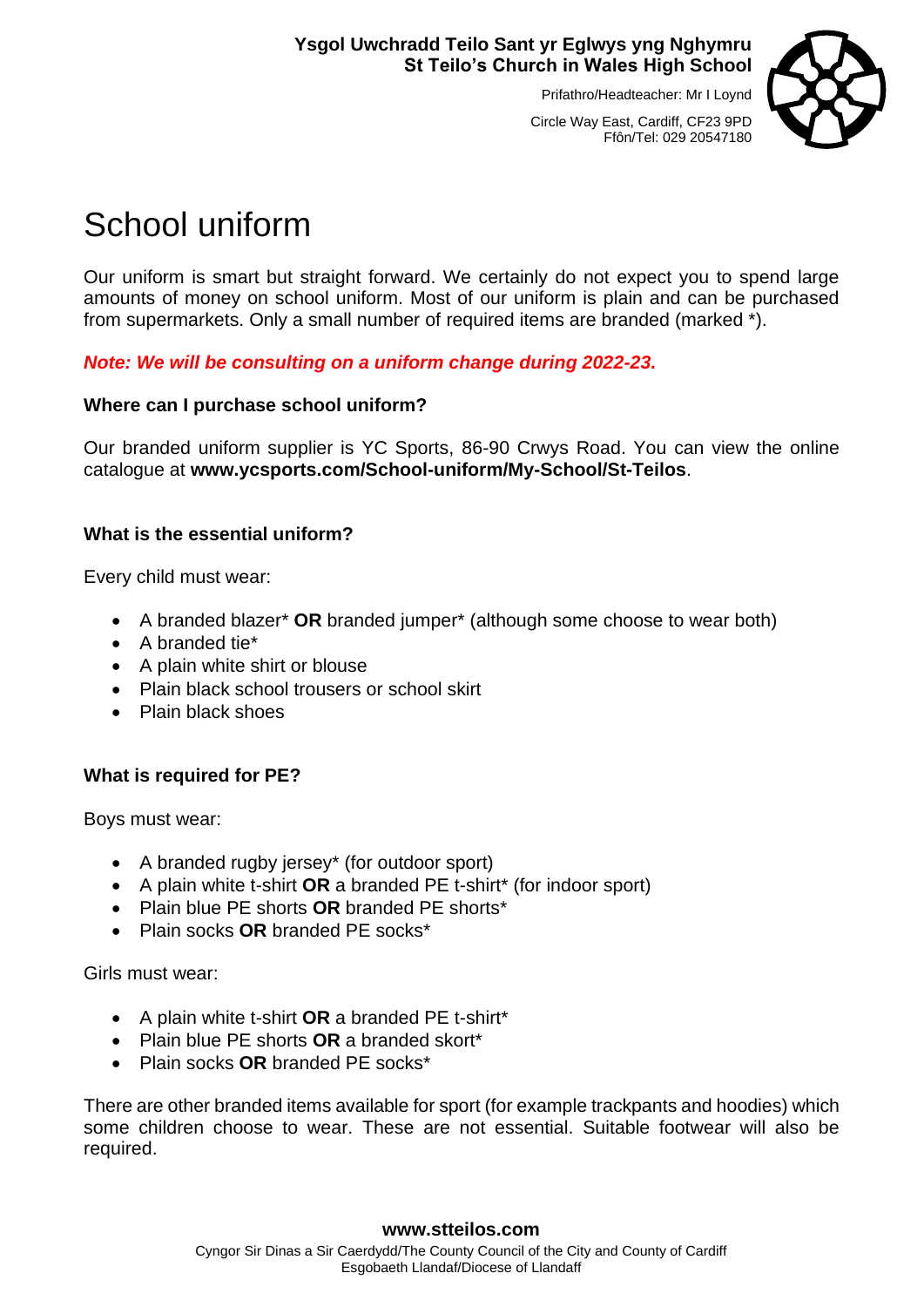#### **ESSENTIAL**







Branded tie **PLUS**

- Plain white shirt or blouse
- Plain black trousers or skirt
- Plain black shoes

#### **ESSENTIAL (BOYS)**



Rugby jersey **PLUS**

- Plain white t-shirt
- Plain blue PE shorts
- Plain socks

**(or branded alternatives if preferred, see next page)**

#### **ESSENTIAL (GIRLS)**

- Plain white t-shirt
- Plain blue PE shorts
- Plain socks

**(or branded alternatives if preferred, see next page)**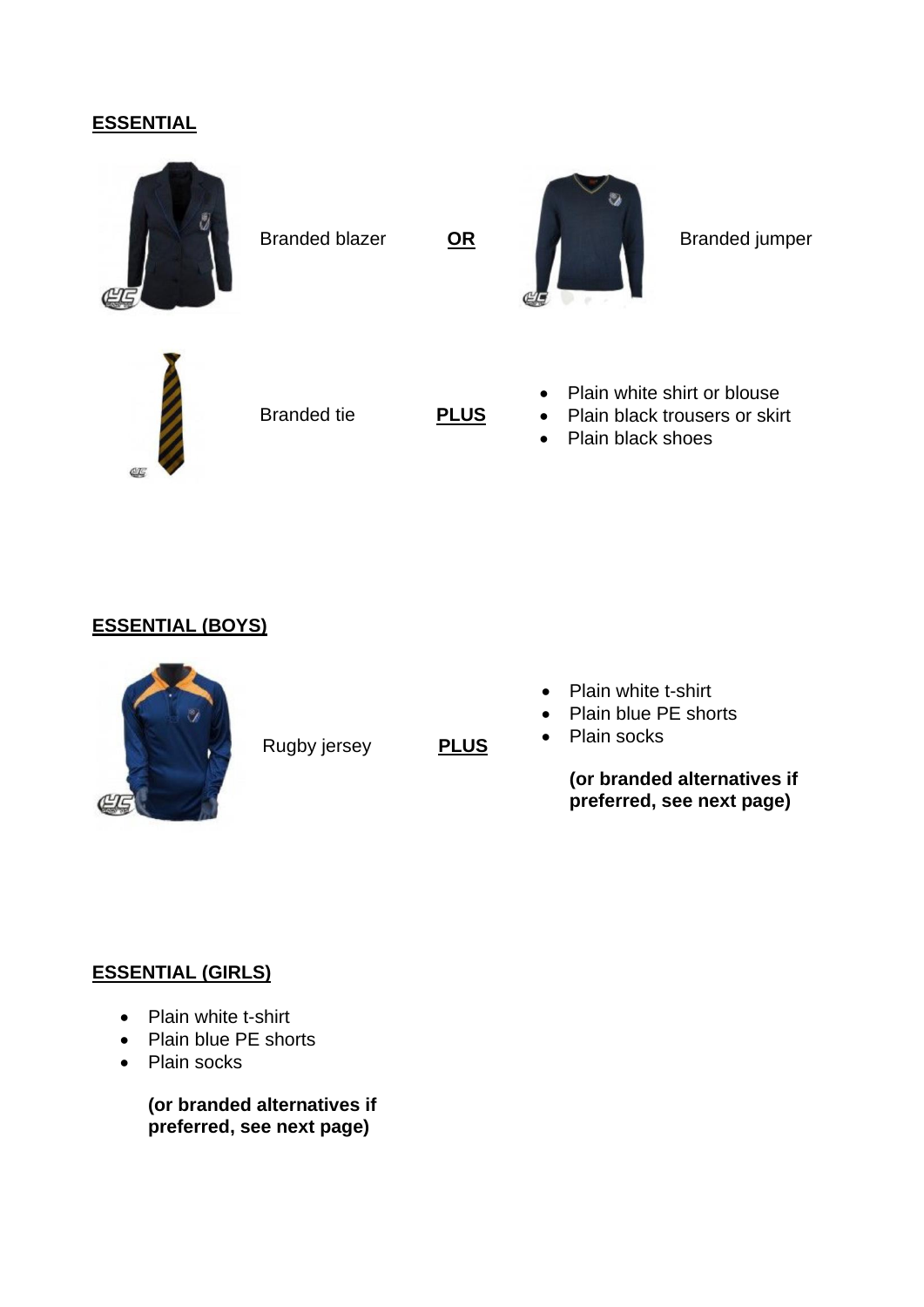# **RECOMMENDED ONLY**



Branded PE shorts



Branded PE socks



Branded PE t-shirt (Boys)



Branded PE t-shirt (Girls)



Branded PE skort (Girls)



Branded PE leggings (Girls)



Branded PE hoodie



Branded PE trackpants

Accessories such as shin pads and gum shields are highly advised. Your child's PE teacher can advise about this during the academic year.